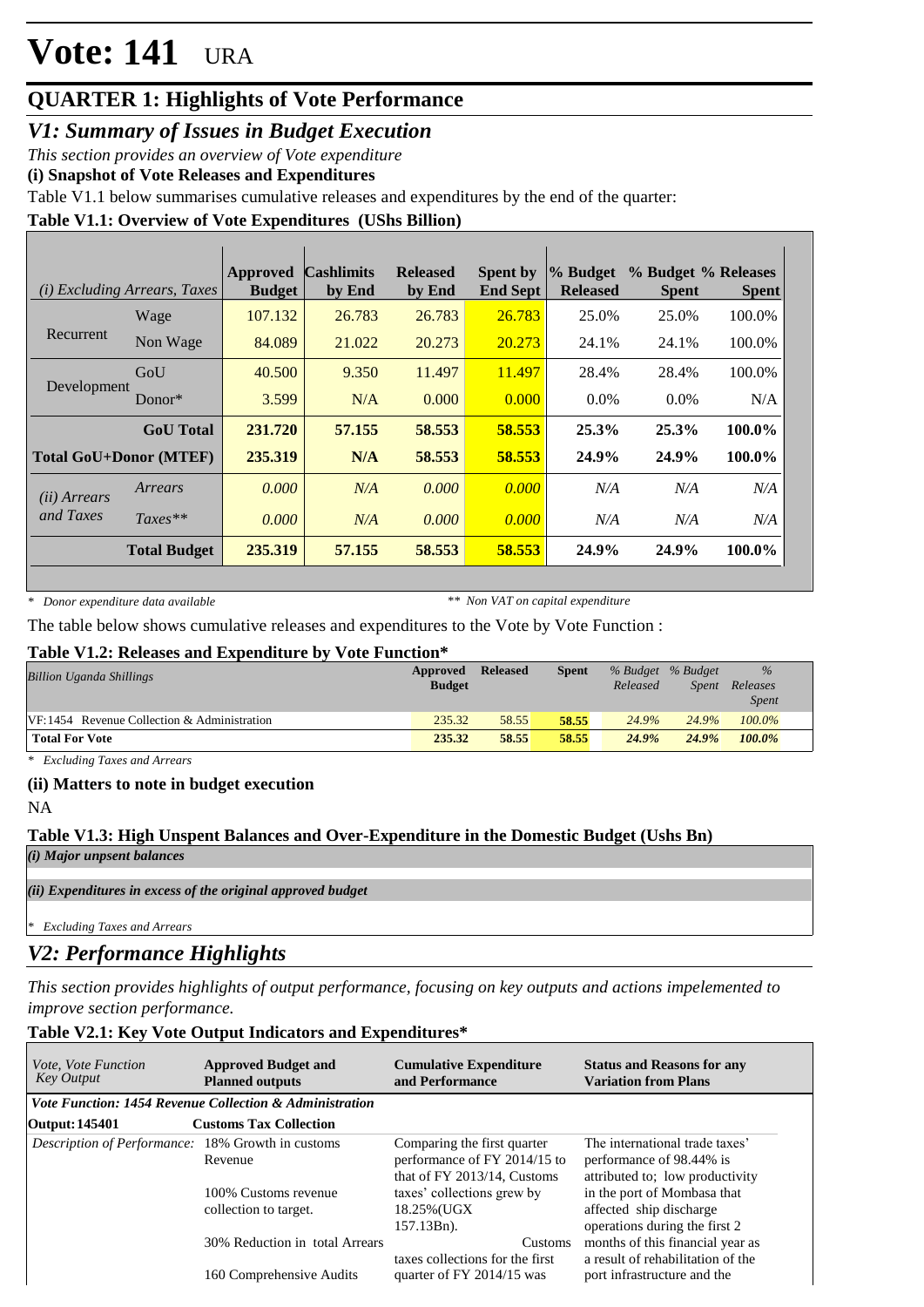| Vote, Vote Function<br><b>Key Output</b>                 | <b>Approved Budget and</b><br><b>Planned outputs</b>                                                                                                                                                                                                                                                                                                                                                                                                        | <b>Cumulative Expenditure</b><br>and Performance                                                                                                                                                                                                                                                                                                                                                                                                                                                                                                                                                                                                                                                                                                                                                                                                                                                                                                                                                                                                                                    | <b>Status and Reasons for any</b><br><b>Variation from Plans</b>                                                                                                                                                                                                                                                                                                                                                                                                                                                                                                                                                                                                                                                                                            |  |  |
|----------------------------------------------------------|-------------------------------------------------------------------------------------------------------------------------------------------------------------------------------------------------------------------------------------------------------------------------------------------------------------------------------------------------------------------------------------------------------------------------------------------------------------|-------------------------------------------------------------------------------------------------------------------------------------------------------------------------------------------------------------------------------------------------------------------------------------------------------------------------------------------------------------------------------------------------------------------------------------------------------------------------------------------------------------------------------------------------------------------------------------------------------------------------------------------------------------------------------------------------------------------------------------------------------------------------------------------------------------------------------------------------------------------------------------------------------------------------------------------------------------------------------------------------------------------------------------------------------------------------------------|-------------------------------------------------------------------------------------------------------------------------------------------------------------------------------------------------------------------------------------------------------------------------------------------------------------------------------------------------------------------------------------------------------------------------------------------------------------------------------------------------------------------------------------------------------------------------------------------------------------------------------------------------------------------------------------------------------------------------------------------------------------|--|--|
| 40 Oil Issue Audits completed.<br>2 Taxpayers accredited |                                                                                                                                                                                                                                                                                                                                                                                                                                                             | UGX 1,018.05Bn against a<br>target of UGX 1,034.23Bn, a<br>performance rate of 98.44%.<br>There was a deficit of UGX<br>16.18 Bn.<br>The arrears as at 30th June<br>2014 was UGX 51.981bn,<br>arrears as at 30th Sept 2014<br>was UGX 39.6871bn, giving a<br>percentage reduction of 24%.<br>34 comprehensive audits were<br>completed against the 24.02<br>issue audits were completed<br>against the target of 02.02 fuel<br>reconcilation reports with<br>Ministry of Energy were<br>compiled against the target of<br>01. 1 end use exemption<br>inspection audit is work in<br>progress to be concluded in the<br>quarter<br>2.<br>For<br>the period July_September<br>2014, 12 new companies were<br>given AEO status. These<br>included; Spedaginterfreight<br>Ltd, General Machinery Ltd,<br>Victoria Pumps Ltd, Victoria<br>Motors Ltd, Victoria<br>Engineering Ltd, Victoria<br>Equipment Ltd, Rapid Kate<br>Services (U) Ltd, Multilines<br>International, Daks Courier<br>Services, Union Logistics (U)<br>Ltd, Bemuga Forwarders Ltd<br>and DHL International (U) Ltd. | prolonged rains in the coastal<br>region. There was also front<br>loading of imports in the last<br>two months of FY 2013/14 done<br>in anticipation of tax policy<br>changes in the budget. This<br>applied to cigarettes and<br>motorcycles.<br>It should however be noted that<br>customs' performance<br>significantly improved in the<br>month of September 2014 as a<br>result of efficient administrative<br>measures such as automation of<br>valuation control and single<br>customs territory(SCT). All the<br>products rolled out under the<br>SCT registered increases in<br>revenue yields compared to the<br>same period last FY. More<br>companies were granted the<br>AEO status having been found<br>compliant than previously<br>planned. |  |  |
| Customs tax Revenue<br>collected against target          | 100                                                                                                                                                                                                                                                                                                                                                                                                                                                         | 98.44                                                                                                                                                                                                                                                                                                                                                                                                                                                                                                                                                                                                                                                                                                                                                                                                                                                                                                                                                                                                                                                                               |                                                                                                                                                                                                                                                                                                                                                                                                                                                                                                                                                                                                                                                                                                                                                             |  |  |
| <b>Output Cost:</b>                                      | UShs Bn:<br>49.433                                                                                                                                                                                                                                                                                                                                                                                                                                          | UShs Bn:<br>12.358                                                                                                                                                                                                                                                                                                                                                                                                                                                                                                                                                                                                                                                                                                                                                                                                                                                                                                                                                                                                                                                                  | 25.0%<br>% Budget Spent:                                                                                                                                                                                                                                                                                                                                                                                                                                                                                                                                                                                                                                                                                                                                    |  |  |
| <b>Output: 145402</b>                                    | <b>Domestic Tax Collection</b>                                                                                                                                                                                                                                                                                                                                                                                                                              |                                                                                                                                                                                                                                                                                                                                                                                                                                                                                                                                                                                                                                                                                                                                                                                                                                                                                                                                                                                                                                                                                     |                                                                                                                                                                                                                                                                                                                                                                                                                                                                                                                                                                                                                                                                                                                                                             |  |  |
|                                                          | Description of Performance: 100% Domestic taxes revenue<br>collection to target.<br>88 Average filing ratio for VAT<br>and Local Exercise Duty<br>30% Collectable arrears<br>collected & 30% Reduction in<br>total arrears portfolio<br>3,375 Audits completed broken<br>down as follows: 2,421 desk<br>audits, 828 field issue and 126<br>comprehensive audits<br>1% Of collected revenue from<br>new value registered taxpayers.<br>64 Tax hubs conducted | Domestic taxes' collections for<br>first quarter of FY 2014/15 was<br>UGX 1,124.12 Bn against a<br>target of UGX 1,135.35 Bn, a<br>performance of<br>99.03%.<br>In the first quarter period, the<br>average filing ratio for all tax<br>heads was 79.5%, represented<br>by PAYE - 82.32%, VAT -<br>88.03% and LED -<br>68.15%.<br>In<br>first quarter, DT recovered<br>UGX 79.82Bn against the<br>collectable arrears of UGX<br>179.69Bn, representing a<br>recovery rate of                                                                                                                                                                                                                                                                                                                                                                                                                                                                                                                                                                                                        | Domestic taxes collections<br>performance in first quarter of<br>FY 2014/15 is mainly attributed<br>to reduction in number of<br>employees from 122,144<br>employees to 118,114, arising<br>from lay off of staff due to<br>business activity scale down in<br>some sectors like the oil and gas<br>sector which reduced the wage<br>bill compared to the same<br>period last financial year. There<br>was also increased capital<br>investments by taxpayers which<br>affected the performance of<br>VAT in the electricity,<br>telecomunication and water<br>subsectors.                                                                                                                                                                                  |  |  |
|                                                          | Growth in Tax payers Register<br>by 30%                                                                                                                                                                                                                                                                                                                                                                                                                     | 44%.                                                                                                                                                                                                                                                                                                                                                                                                                                                                                                                                                                                                                                                                                                                                                                                                                                                                                                                                                                                                                                                                                |                                                                                                                                                                                                                                                                                                                                                                                                                                                                                                                                                                                                                                                                                                                                                             |  |  |

## **QUARTER 1: Highlights of Vote Performance**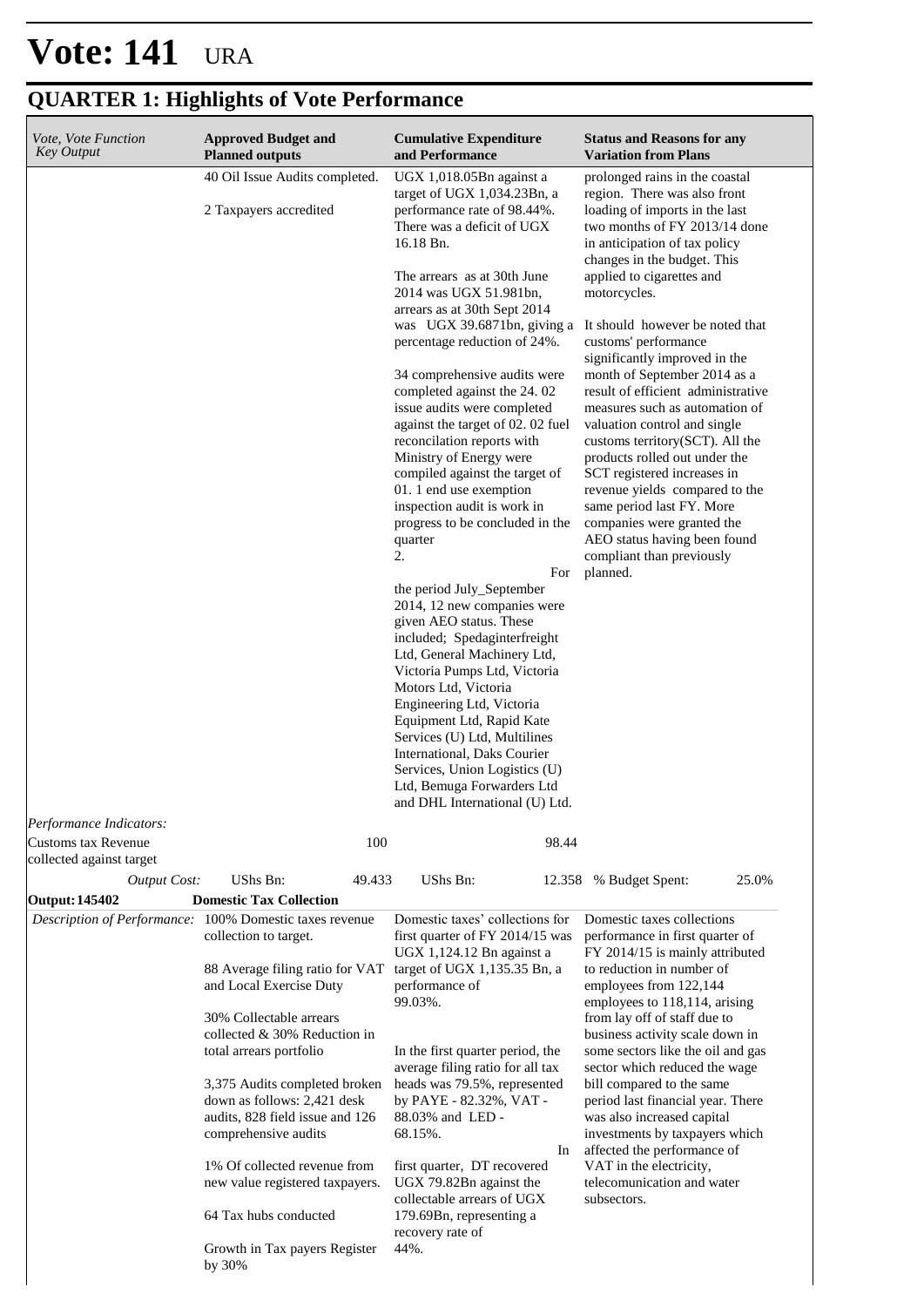#### **Cumulative Expenditure and Performance Approved Budget and Planned outputs Status and Reasons for any Variation from Plans** *Vote, Vote Function Key Output* 15% Growth in value taxpayer register 22% Growth in DT revenue collection. Recovery of current year audits as follows: (LTO-30%,MTO-40%,STO-939 audits (67 comprehensive, 159 Issue and 732 desk and refund audits) were carried out in first quarter. **The Strate Strategies** proportion of revenue from new clients in comparison with total DT collections for quarter one was 0.6%. No tax hubs were carried out. The taxpayer's register expanded by 7% (46,723) from 632,379 taxpayers as at 30th June to 679,102 taxpayers at 30th September 2014, a performance rate of 93.3% **In** comparison with the performance of first quarter of FY 2013/14, domestic tax collections increased by 10.94% (UGX 110.87 Bn). Audits assesed in the first quarter of FY 2014/15 amounted to UGX 73.66 Bn. Actual agreed tax was UGX 47.22 Bn, out of which UGX 1.05 Bn was paid within the quarter, registering a recovery rate of 2.22% from current year audits. *Output Cost:* UShs Bn: 61.662 UShs Bn: 15.416 % Budget Spent: 25.0% *Performance Indicators:* Growth in taxpayer register 30 30 Domestic Tax Revenue collected against target 100 99.03 Average filling ratio and the set of the set of the set of the set of the set of the set of the set of the set of the set of the set of the set of the set of the set of the set of the set of the set of the set of the set o **Output: 145403 Tax Investigations** *Description of Performance:* 100% of the planned compliance programme executed 100%of Quality Service Management Plan (QSMP) executed. 100% of stakeholder engagement program implemented 100% Of the TID process maturity growth attained. 100% Of staff Development Programms implemented 100% of the planned complaince programmes were executed for the quarter. 50% of the QSMP executed. The rest are scheduled for subsequent quarters. 1 out of 2 (50%) planned stakeholder engagements for the quarter were carried out. The TID process maturity level was established and avenues for growing the maturity level by one level were identified. 100% of staff development Some of the industry familiarisation visits under QSMP and stakeholder engagements scheduled for quarter one were rescheduled to quarter two.

programmes for the quarter were

### **QUARTER 1: Highlights of Vote Performance**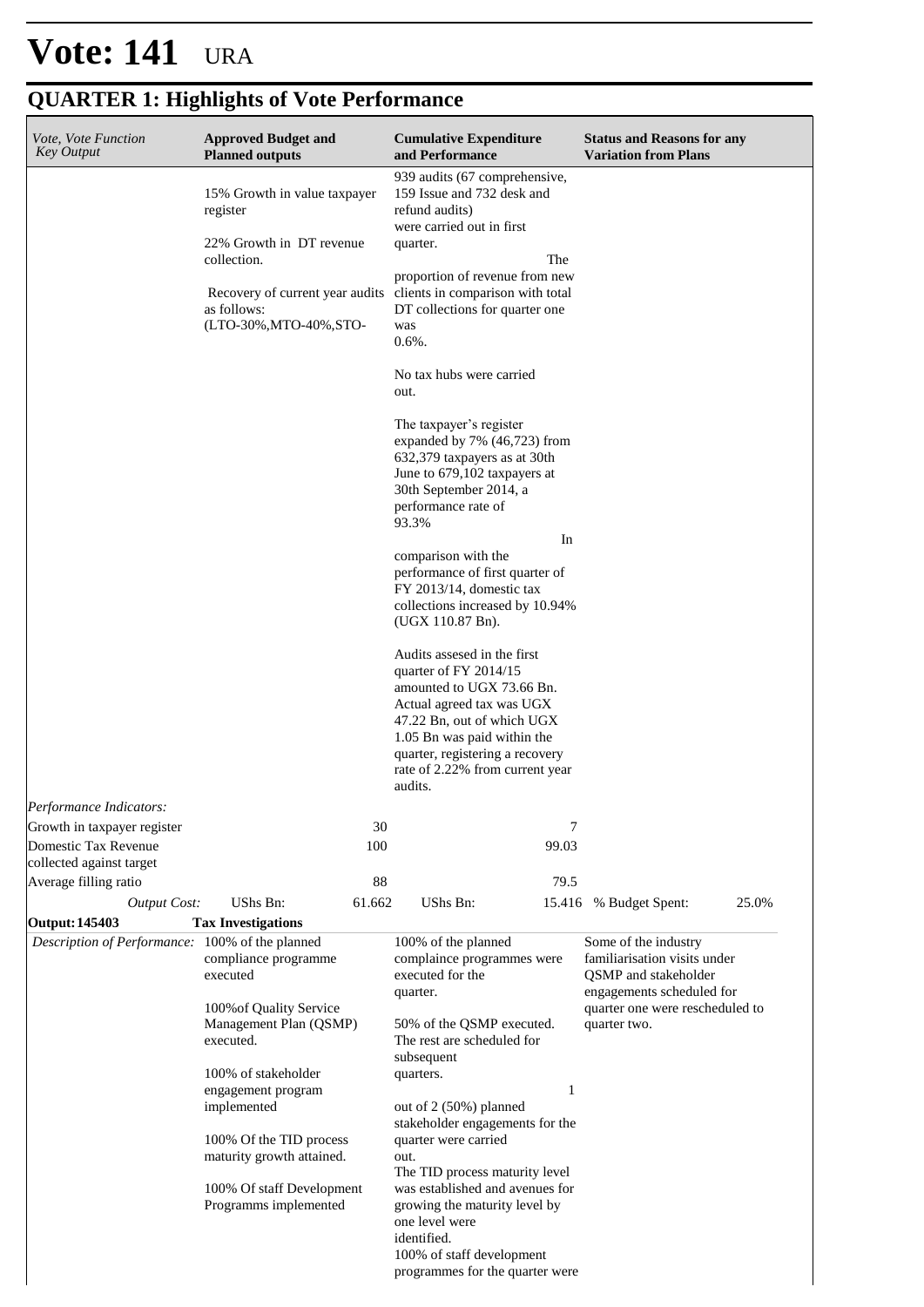### **QUARTER 1: Highlights of Vote Performance**

| <i>Vote, Vote Function</i><br>Key Output | <b>Approved Budget and</b><br><b>Planned outputs</b> | <b>Cumulative Expenditure</b><br>and Performance |                    | <b>Status and Reasons for any</b><br><b>Variation from Plans</b> |                       |       |  |
|------------------------------------------|------------------------------------------------------|--------------------------------------------------|--------------------|------------------------------------------------------------------|-----------------------|-------|--|
|                                          |                                                      |                                                  | implemented.       |                                                                  |                       |       |  |
| <i>Output Cost:</i>                      | UShs Bn:                                             | 6.257                                            | UShs Bn:           |                                                                  | 1.564 % Budget Spent: | 25.0% |  |
| <b>Vote Function Cost</b>                | <b>UShs Bn:</b>                                      |                                                  | 235.319 UShs Bn:   | 58.553                                                           | % Budget Spent:       | 24.9% |  |
| <b>Cost of Vote Services:</b>            | $\mathit{UShs}\, \mathit{Bn}$ :                      |                                                  | $235.319$ UShs Bn: | 58.553                                                           | % Budget Spent:       | 24.9% |  |

*\* Excluding Taxes and Arrears*

NA

#### **Table V2.2: Implementing Actions to Improve Vote Performance**

| <b>Planned Actions:</b>                                                                                                                                                        | <b>Actual Actions:</b>                                                                                                                                                            | <b>Reasons for Variation</b> |
|--------------------------------------------------------------------------------------------------------------------------------------------------------------------------------|-----------------------------------------------------------------------------------------------------------------------------------------------------------------------------------|------------------------------|
| Vote: 141 URA                                                                                                                                                                  |                                                                                                                                                                                   |                              |
| Vote Function: 1454 Revenue Collection & Administration                                                                                                                        |                                                                                                                                                                                   |                              |
| -Decentralise revenue services<br>-Design sector focused service<br>packages<br>-Implement tax education                                                                       | An additional DT office was obtained in<br>Kansanga to support decentralisation of<br>revenue<br>services.                                                                        | - NA                         |
| programmes                                                                                                                                                                     | The                                                                                                                                                                               |                              |
| -Conduct industry based<br>familiarization visits.<br>-Develop and implement<br>Service enhancement<br>Programmes                                                              | public sector office was<br>operationalised.<br>Tax<br>education programmes held include; 8<br>workshops with clients in line with the                                            |                              |
| -Hold Exhibitions                                                                                                                                                              | priority sectors and tax<br>awareness/education information shared<br>with corporate bodies in Uganda via<br>email.                                                               |                              |
|                                                                                                                                                                                | <b>Engagement visits with urban</b><br>authorities out side Kampala were<br>initiated to forge working relationships<br>on how to work with them to indentify                     |                              |
|                                                                                                                                                                                | potential taxpayers in business. Also,<br>the rental project kicked off with door<br>to door visits. This has resulted into<br>registration of 445 rental income<br>earners.      |                              |
|                                                                                                                                                                                | Service enhancement programmes were<br>developed and premises for the<br>Kansanga liaison office were<br>secured.                                                                 |                              |
|                                                                                                                                                                                | 2<br>exhibitions were held with PSFU<br>exhibition and DFCU women in<br>business expo.                                                                                            |                              |
| -Implement the tax investigation<br>programme.<br>-Strengthen the litigation $\&$ Debt recovery<br>function                                                                    | The tax investigation program was<br>implemented and staff in different<br>stations were sensitised on the<br>same.                                                               | <b>NA</b>                    |
| -Implement the tax investigation<br>programme.<br>-Strengthen the litigation $\&$ Debt recovery<br>functions<br>-Roll out the Authorised Economic<br><b>Operator Programme</b> | The<br>litigation and debt recovery function<br>was strengthened, leading to winning of<br>15 cases out of 19 in favour of URA, and<br>the recovery of UGX 19.74Bn from<br>debts. |                              |
|                                                                                                                                                                                | The<br>AEO program was rolled out and 12<br>operators have been authorised.                                                                                                       |                              |
| Develop and Implement standardized staff<br>development programs<br>Implement the training planner                                                                             | A staff training needs analysis and<br>planner were developed and circulated<br>to all staff. The training planner is<br>being implemented.                                       | NA                           |

*V3: Details of Releases and Expenditure*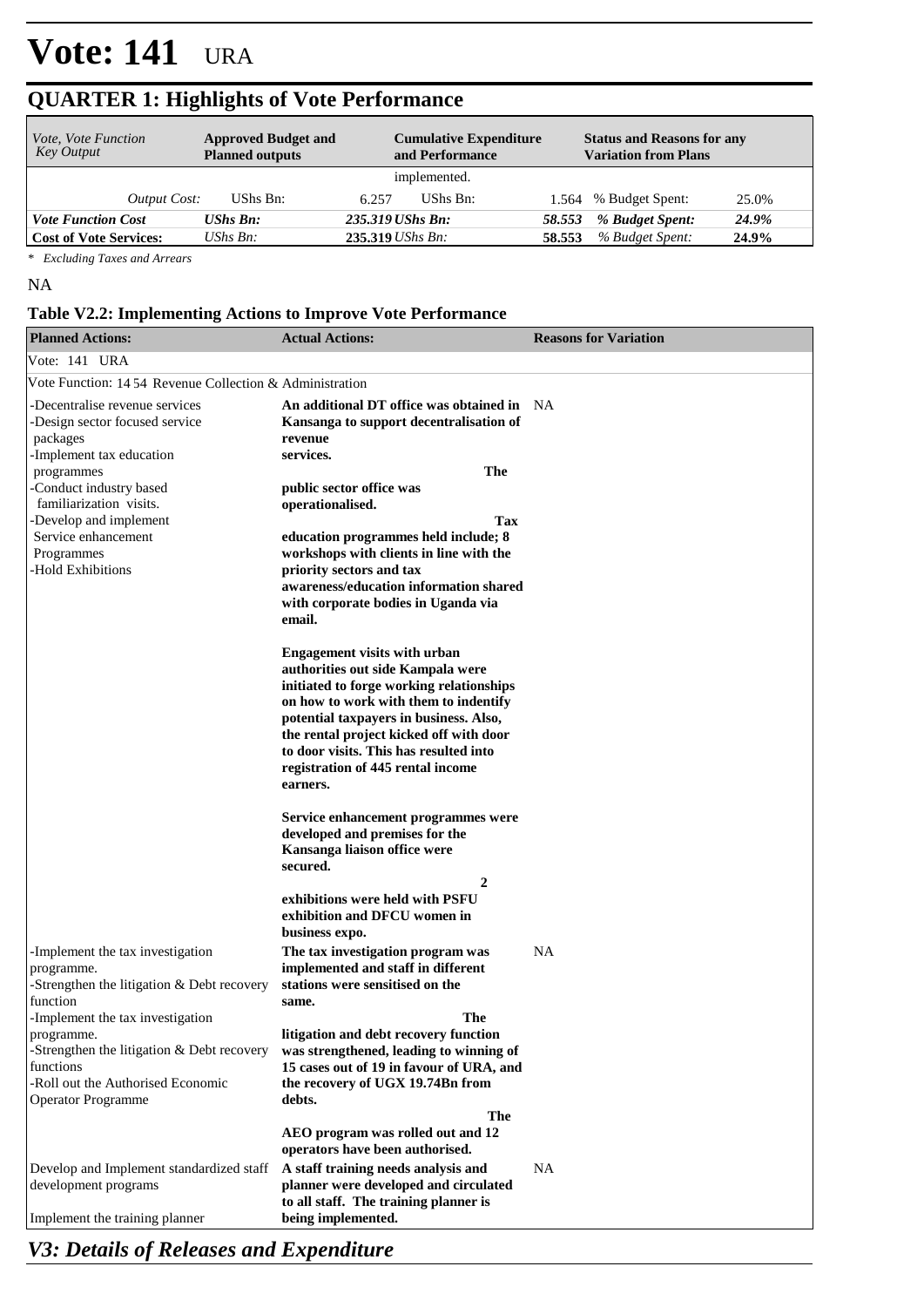### **QUARTER 1: Highlights of Vote Performance**

*This section provides a comprehensive summary of the outputs delivered by the Vote and further details of Vote expenditures by Vote Function and Expenditure Item.*

### **Table V3.1: GoU Releases and Expenditure by Output\***

| Approved<br>Billion Uganda Shillings                            |               | <b>Released</b> | <b>Spent</b> | $%$ GoU       | $\%$ GoU      | $%$ GoU      |  |
|-----------------------------------------------------------------|---------------|-----------------|--------------|---------------|---------------|--------------|--|
|                                                                 | <b>Budget</b> |                 |              | <b>Budget</b> | <b>Budget</b> | Releases     |  |
|                                                                 |               |                 |              | Released      | Spent         | <i>Spent</i> |  |
| VF:1454 Revenue Collection & Administration                     | 231.72        | 58.55           | 58.55        | 25.3%         | 25.3%         | 100.0%       |  |
| Class: Outputs Provided                                         | 191.22        | 47.06           | 47.06        | 24.6%         | 24.6%         | $100.0\%$    |  |
| 145401 Customs Tax Collection                                   | 49.43         | 12.36           | 12.36        | 25.0%         | $25.0\%$      | 100.0%       |  |
| 145402 Domestic Tax Collection                                  | 61.66         | 15.42           | 15.42        | $25.0\%$      | $25.0\%$      | $100.0\%$    |  |
| 145403 Tax Investigations                                       | 6.26          | 1.56            | 1.56         | $25.0\%$      | $25.0\%$      | $100.0\%$    |  |
| 145404 Internal Audit and Compliance                            | 5.06          | 1.27            | 1.27         | $25.0\%$      | $25.0\%$      | $100.0\%$    |  |
| 145405 URA Legal and Administrative Support Services            | 56.99         | 13.50           | <b>13.50</b> | 23.7%         | 23.7%         | $100.0\%$    |  |
| 145406 Public Awareness and Tax Education/Modernization         | 11.82         | 2.95            | 2.95         | $25.0\%$      | $25.0\%$      | $100.0\%$    |  |
| Class: Capital Purchases                                        | 40.50         | 11.50           | 11.50        | 28.4%         | 28.4%         | $100.0\%$    |  |
| 145472 Government Buildings and Administrative Infrastructure   | 20.00         | 5.00            | 5.00         | $25.0\%$      | $25.0\%$      | $100.0\%$    |  |
| 145475 Purchase of Motor Vehicles and Other Transport Equipment | 3.00          | 0.75            | 0.75         | $25.0\%$      | $25.0\%$      | $100.0\%$    |  |
| 145477 Purchase of Specialised Machinery & Equipment            | 12.54         | 0.62            | 0.62         | $5.0\%$       | $5.0\%$       | $100.0\%$    |  |
| 145479 Acquisition of Other Capital Assets                      | 4.96          | 5.12            | 5.12         | $103.4\%$     | 103.4%        | 100.0%       |  |
| <b>Total For Vote</b>                                           | 231.72        | 58.55           | 58.55        | 25.3%         | 25.3%         | 100.0%       |  |

*\* Excluding Taxes and Arrears*

### **Table V3.2: 2015/16 GoU Expenditure by Item**

| <b>Billion Uganda Shillings</b>                          | <b>Approved</b><br><b>Budget</b> | <b>Releases</b> | <b>Expend-</b><br>iture | % Budged<br><b>Released</b> | % Budget<br><b>Spent</b> | %Releases<br><b>Spent</b> |
|----------------------------------------------------------|----------------------------------|-----------------|-------------------------|-----------------------------|--------------------------|---------------------------|
| <b>Output Class: Outputs Provided</b>                    | 191.22                           | 47.06           | 47.06                   | 24.6%                       | 24.6%                    | 100.0%                    |
| 211101 General Staff Salaries                            | 107.13                           | 26.78           | 26.78                   | 25.0%                       | 25.0%                    | 100.0%                    |
| 211103 Allowances                                        | 2.89                             | 0.72            | 0.72                    | 25.0%                       | 25.0%                    | 100.0%                    |
| 212101 Social Security Contributions                     | 18.56                            | 4.64            | 4.64                    | 25.0%                       | 25.0%                    | 100.0%                    |
| 213001 Medical expenses (To employees)                   | 3.90                             | 0.98            | 0.98                    | 25.0%                       | 25.0%                    | 100.0%                    |
| 213002 Incapacity, death benefits and funeral expenses   | 0.35                             | 0.09            | 0.09                    | 25.0%                       | 25.0%                    | 100.0%                    |
| 213004 Gratuity Expenses                                 | 3.40                             | 0.85            | 0.85                    | 25.0%                       | 25.0%                    | 100.0%                    |
| 221001 Advertising and Public Relations                  | 1.98                             | 0.50            | 0.50                    | 25.0%                       | 25.0%                    | 100.0%                    |
| 221002 Workshops and Seminars                            | 1.80                             | 0.47            | 0.47                    | 26.2%                       | 26.2%                    | 100.0%                    |
| 221003 Staff Training                                    | 2.89                             | 0.70            | 0.70                    | 24.2%                       | 24.2%                    | 100.0%                    |
| 221004 Recruitment Expenses                              | 0.13                             | 0.03            | 0.03                    | 25.0%                       | 25.0%                    | 100.0%                    |
| 221006 Commissions and related charges                   | 0.17                             | 0.04            | 0.04                    | 25.2%                       | 25.2%                    | 100.0%                    |
| 221007 Books, Periodicals & Newspapers                   | 0.08                             | 0.02            | 0.02                    | 25.0%                       | 25.0%                    | 100.0%                    |
| 221008 Computer supplies and Information Technology (IT) | 8.20                             | 2.05            | 2.05                    | 25.0%                       | 25.0%                    | 100.0%                    |
| 221009 Welfare and Entertainment                         | 0.32                             | 0.08            | 0.08                    | 25.0%                       | 25.0%                    | 100.0%                    |
| 221010 Special Meals and Drinks                          | 5.25                             | 1.31            | 1.31                    | 25.0%                       | 25.0%                    | 100.0%                    |
| 221011 Printing, Stationery, Photocopying and Binding    | 1.75                             | 0.44            | 0.44                    | 25.0%                       | 25.0%                    | 100.0%                    |
| 221014 Bank Charges and other Bank related costs         | 0.12                             | 0.03            | 0.03                    | 25.0%                       | 25.0%                    | 100.0%                    |
| 221017 Subscriptions                                     | 0.20                             | 0.05            | 0.05                    | 25.0%                       | 25.0%                    | 100.0%                    |
| 222001 Telecommunications                                | 0.57                             | 0.14            | 0.14                    | 25.0%                       | 25.0%                    | 100.0%                    |
| 222002 Postage and Courier                               | 0.14                             | 0.04            | 0.04                    | 25.0%                       | 25.0%                    | 100.0%                    |
| 222003 Information and communications technology (ICT)   | 8.90                             | 0.00            | 0.00                    | 0.0%                        | 0.0%                     | N/A                       |
| 223001 Property Expenses                                 | 0.03                             | 0.05            | 0.05                    | 166.7%                      | 166.7%                   | 100.0%                    |
| 223002 Rates                                             | 0.20                             | 0.00            | 0.00                    | 0.0%                        | 0.0%                     | N/A                       |
| $223003$ Rent – (Produced Assets) to private entities    | 4.20                             | 2.53            | 2.53                    | 60.1%                       | 60.1%                    | 100.0%                    |
| 223004 Guard and Security services                       | 1.40                             | 0.35            | 0.35                    | 25.0%                       | 25.0%                    | 100.0%                    |
| 223005 Electricity                                       | 1.10                             | 0.28            | 0.28                    | 25.0%                       | 25.0%                    | 100.0%                    |
| 223006 Water                                             | 0.20                             | 0.05            | 0.05                    | 25.0%                       | 25.0%                    | 100.0%                    |
| 224004 Cleaning and Sanitation                           | 0.44                             | 0.11            | 0.11                    | 25.0%                       | 25.0%                    | 100.0%                    |
| 224005 Uniforms, Beddings and Protective Gear            | 0.42                             | 0.11            | 0.11                    | 25.0%                       | 25.0%                    | 100.0%                    |
| 225001 Consultancy Services- Short term                  | 0.29                             | 0.07            | 0.07                    | 25.0%                       | 25.0%                    | 100.0%                    |
| 225003 Taxes on (Professional) Services                  | 0.30                             | 0.00            | 0.00                    | 0.0%                        | 0.0%                     | N/A                       |
| 226001 Insurances                                        | 2.24                             | 0.56            | 0.56                    | 25.0%                       | 25.0%                    | 100.0%                    |
| 227001 Travel inland                                     | 1.84                             | 0.46            | 0.46                    | 25.0%                       | 25.0%                    | 100.0%                    |
| 227002 Travel abroad                                     | 1.25                             | 0.31            | 0.31                    | 25.0%                       | 25.0%                    | 100.0%                    |
| 227003 Carriage, Haulage, Freight and transport hire     | 0.15                             | 0.03            | 0.03                    | 20.7%                       | 20.7%                    | 100.0%                    |
| 227004 Fuel, Lubricants and Oils                         | 2.72                             | 0.68            | 0.68                    | 25.0%                       | 25.0%                    | 100.0%                    |